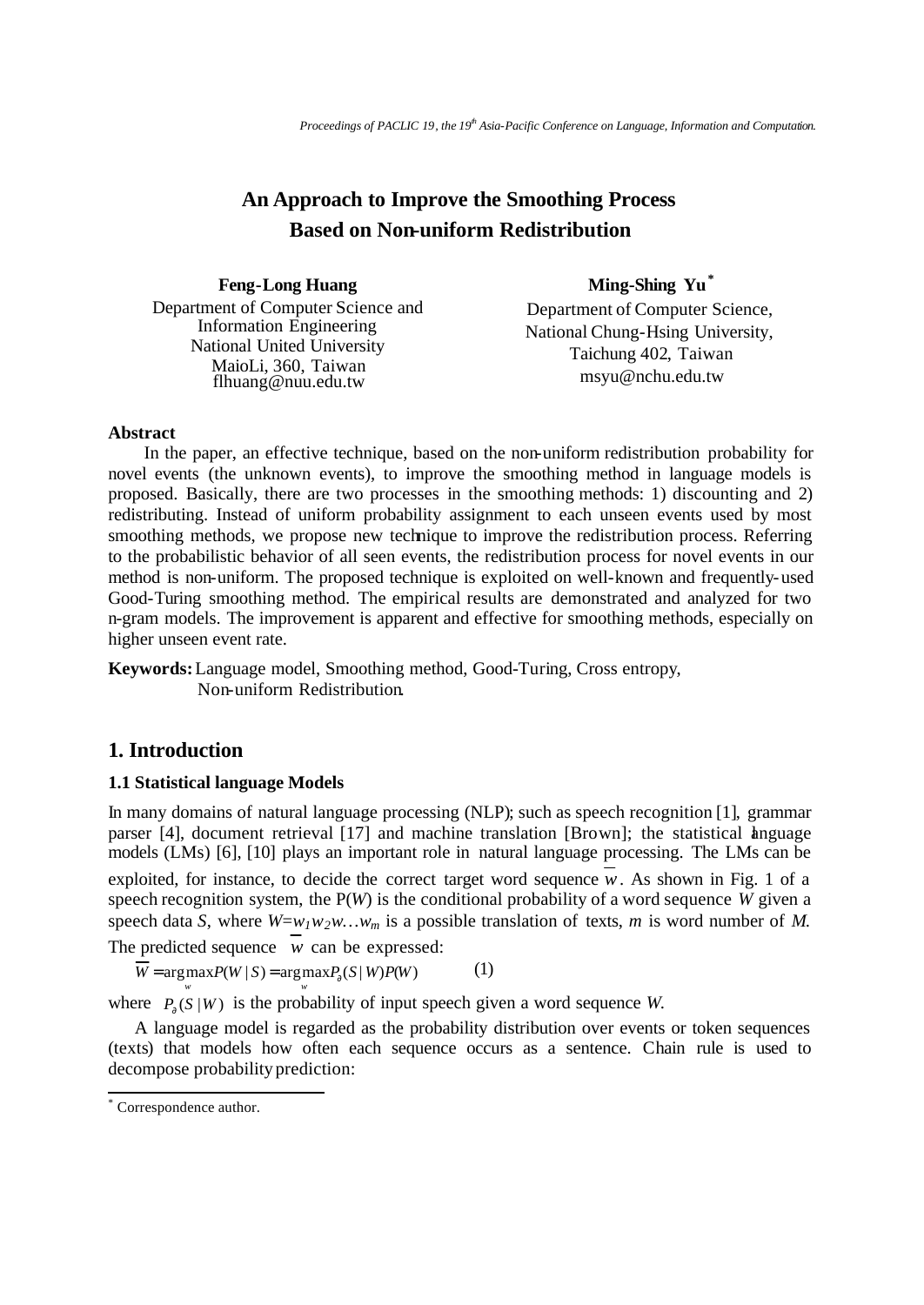$$
P(\mathbf{w}_{1}^{m}) = P(\mathbf{w}_{1}\mathbf{w}_{2}...\mathbf{w}_{m}) = P(\mathbf{w}_{1})P(\mathbf{w}_{2} | \mathbf{w}_{1}^{1})P(\mathbf{w}_{3} | \mathbf{w}_{1}^{2}).P(\mathbf{w}_{m} | \mathbf{w}_{1}^{m-1})
$$
  
=  $P(\mathbf{w}_{1}) \prod_{i=2}^{m} P(\mathbf{w}_{i} | \mathbf{w}_{1}^{i-1}).$  (2)

where  $w_1^m$  denotes the word sequence with *m* words.



Fig. 1: LMs in speech recognition system.

#### **1.2** *n***-gram Model**

Because of the finite training corpora in real world and to reduce the parameter space of word feature in languages, the approximate probability of a given word by using the  $(n-1)$ <sup>th</sup> preceding words is used to estimate sequence *W*.

The probability model with various *n* can be written:

 (3) where  $w_{i-n+1}$  denotes the history of *n*-1 word for word  $w_i$ .  $(w_1^m) \cong P(w_1) \prod^m P(w_i | w_{i-n+1}).$  $P(w_1^m) \cong P(w_1) \prod P(w_i \mid w$ 

In many applications, the models for  $n=1$ , 2 and 3 are called unigram, bigram and trigram models [1], [8] and [16], respectively.

 In Eq. (3), the probability for each event or token can be obtained by training the bigram model (for clarity, bigram model is illustrated). Therefore the probability of a word bigram will be written as:

$$
P(w_i | w_{i-1}) = \frac{C(w_{i-1}w_i)}{\sum_{w} C(w_{i-1}w)} ,
$$
 (4)

where  $C(w_i)$  is the count of word  $w_i$  appeared in training corpus. The probability P of Eq. (4) refers to the relative frequency and such method is called maximum likelihood estimation (MLE).

#### **1.3 Smoothing Issue in Language Models**

As shown in Eq. (4), *C*( ) of a novel word, which don't occur in the corpus, may be zero because of the limited training data and infinite language. It is always hard for us to collect sufficient datum. The potential issue of MLE is that the probability for unseen events is exactly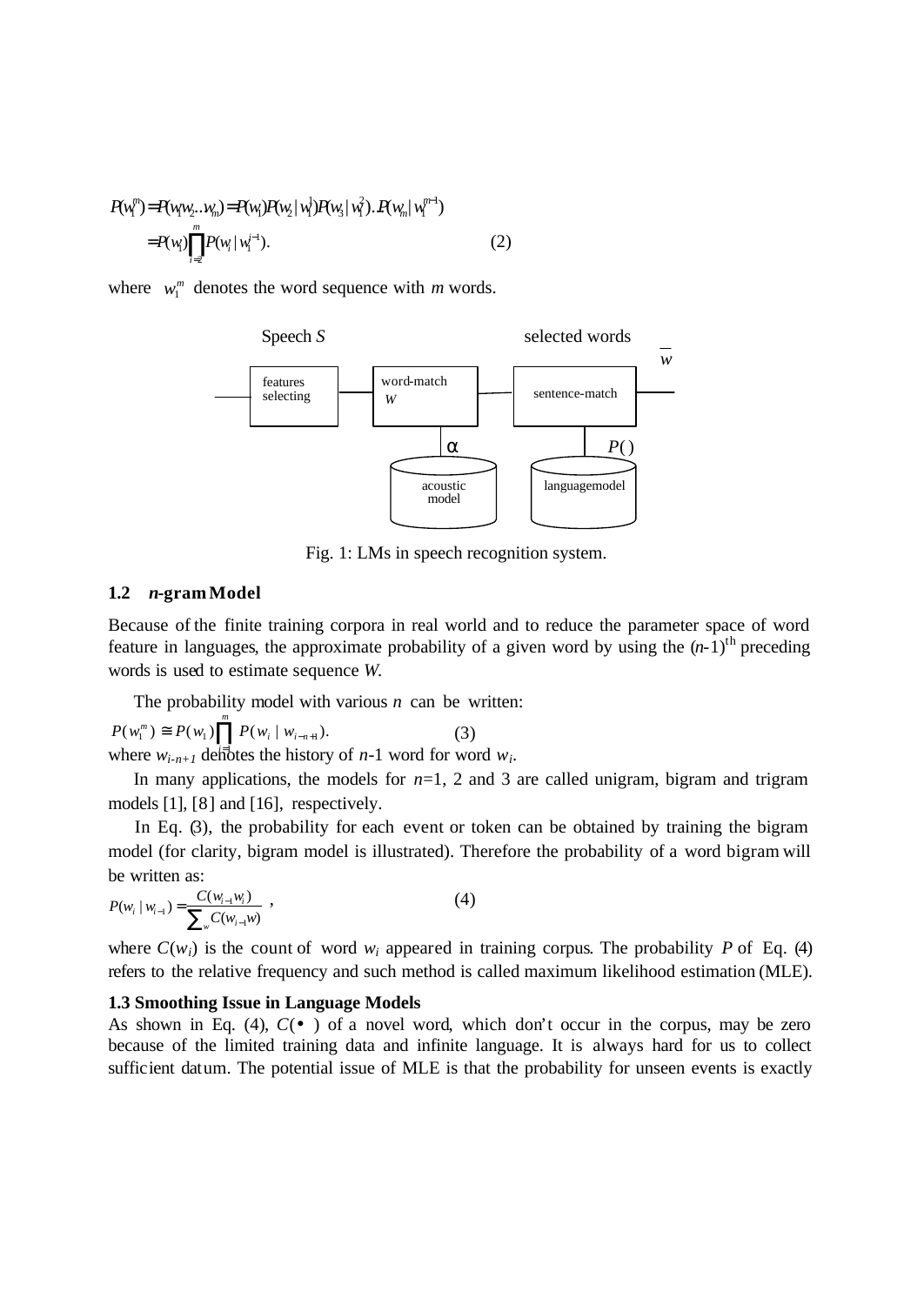zero. This is so-called the zero-count problem. It is obvious that zero count will lead to the zero probability of  $P( )$  in Eqs. (3) and (4).

The prediction of zero probability of certain event is unreliable and unfeasible for most applications, especially for language models. The smoothing techniques [3], [4], [11] and [19], are essential and employed by language mode to overcome the issue zero count of traditional language models, as described above.

There are many smoothing methods, such as Add-1, Good-Turing [6], deleted interpolation [7], Katz [13], etc. There are several literatures discussing about smoothing methods [3], [4], [12], [14], [15], [16] and [18].

## **2. Smoothing Processes in LMs**

The adjustment of smoothed probability for all possibly occurred events involves discounting and redistributing processes:

#### **2.1 Discounting Process**

The probability of all seen and unseen events is summed to be one (unity). First operation of smoothing method is the discounting process, which discount the probability of all seen events. It means that the probability of seen events will be decreased a bit.

 The adjustment can be divided into two types: static and dynamic. Static smoothing methods, as most smoothing methods, discount the probability based on the frequency of events in trained corpus. However, dynamic smoothing method, i.e., cached-based language, discounts the probability based on the frequency of seen events in cache and trained corpus.

#### **2.2 Redistributing Process**

In this operation of smoothing algorithm, the escape probability  $P_{\text{exc}}$  obtained from all seen events will be redistributed to all unseen events. *Pesc* is usually shared by all the unseen events. That is,  $P_{\text{esc}}$  is redistributed uniformly to each unseen event,  $P_{\text{esc}}/U$ , where *U* is the number of unseen events of a language model. In other hand, each unseen event obtains same probability based on the uniform distribution.

The redistribution process of most well known smoothing methods, such as Add-1, Absolute discounting, Good-Turing, Delete interpolation, Back-off and Witten-Bell, and so on*.* The escape probability *Pesc* (or called probability mass assigned to all unseen events) is uniformly shared by all unseen events. It is a possible factor that affects the performance of smoothing algorithm. There are little previous papers discussing how to redistribute the escape probability *Pesc*, and how the different redistribution can improve the smoothing methods for language models.

## **3. Improving the Smoothing Process**

## **3.1 Interval Behavior of Seen Events Count**

As described in the section 2, there are two main processes for smoothing methods; discounting and redistributing. In the redistributed process, the escape probability *Pesc* is shared uniformly by all unseen events for most smoothing methods, each event obtain same smoothed probability *Pesc*/U. Based on the observation of behaviors for seen events, each event has its probability relying on the event frequency in the training corpus. It is obvious that the probability distribution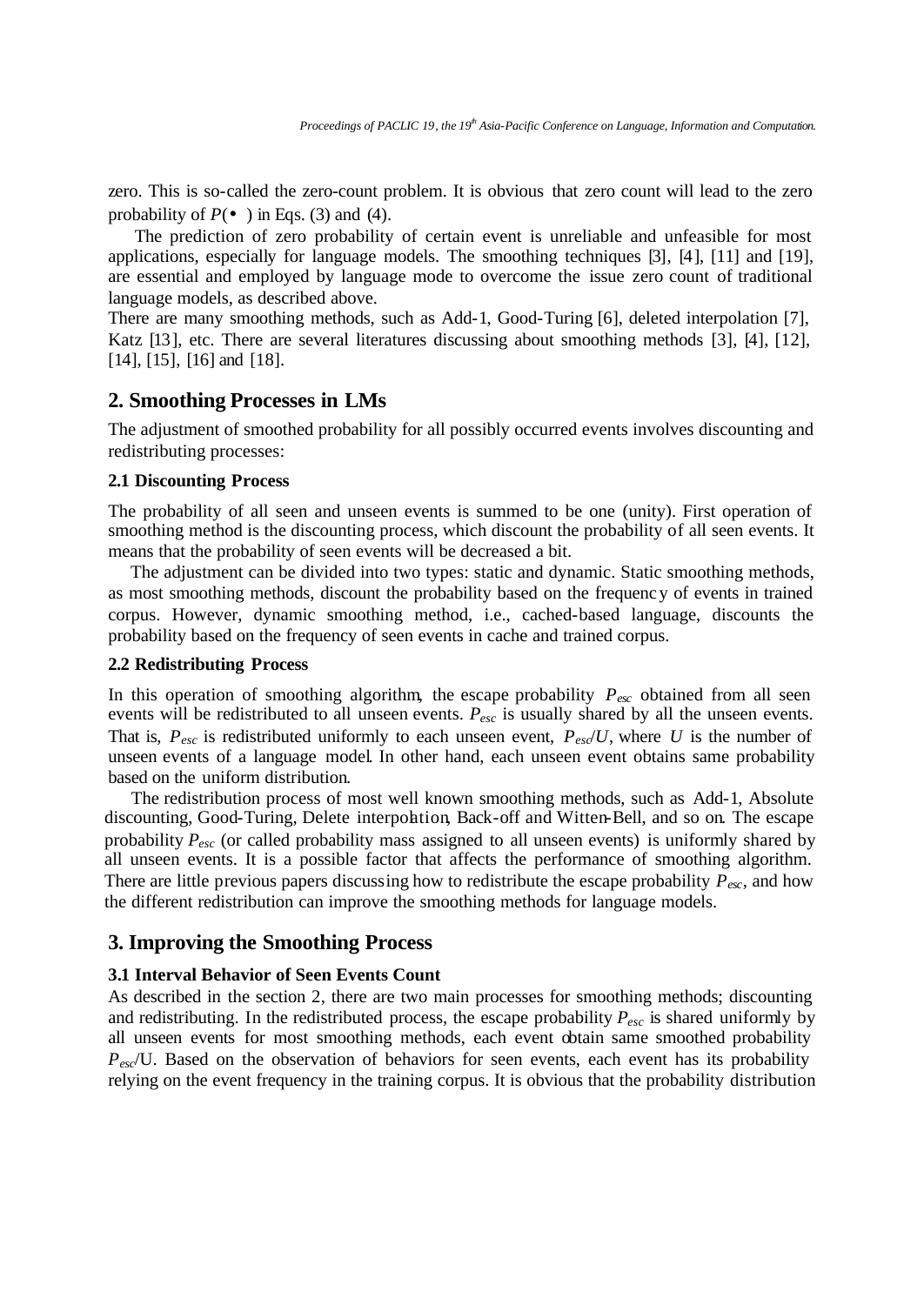for each event is quite different. Therefore, It is unreasonable to assign same probability to each incoming unseen events.

As shown in Fig. 2, the figures draw the frequency interval (offset) between two new successive events for two models; Chinese character word unigrams and bigrams. There are  $100M (10<sup>8</sup>)$  Chinese characters for source training data. The sentences in source are segmented into words and  $65M (65*10<sup>6</sup>)$  words are obtained. The length of word is 1.45 Chinese characters per word in average.

The recourse files are randomly selected and we obtain the offset diagrams. More than 100 training processes are implemented and then the final curve can be obtained in average. The regression curves  $Y_I$  and  $Y_2$  for Chinese word unigram and character bigram models can be described as follows:

 $Y_1 = 1E^{10}x^3 - 4E^{06}x^2 + 0.0307x - 39.825$  $Y_2 = -1E^{-16}x^4 + 2E^{-11}x^3 - 6E^{07}x^2 + 0.0058x - 3.7502$ 

where *x* and *y* denotes the data size the offset.

An idea for redistributing escape probability *Pesc* is that how many tokens read-in while the next new event will occur? It means the count interval between two successive events, which vary usually with the training data *N*. Basically, the larger the training data *N*, the larger, and the interval. In the beginning of training phase, next new events will occur in short interval of count. It means that next new event will occur rapidly at smaller *N* while slowly at larger *N*.

The larger the training data *N* is, the larger the offset (interval) is. It is apparent that the. The regression curves present the general interval of original intervals and its trend increased gradually. Note that the regression curves varied with *N* and flatter at the beginning and steeply at end of curves.



Fig. 2: the interval (offset) between two successive events varied with training data; (left) word unigrams, (right) character bigrams.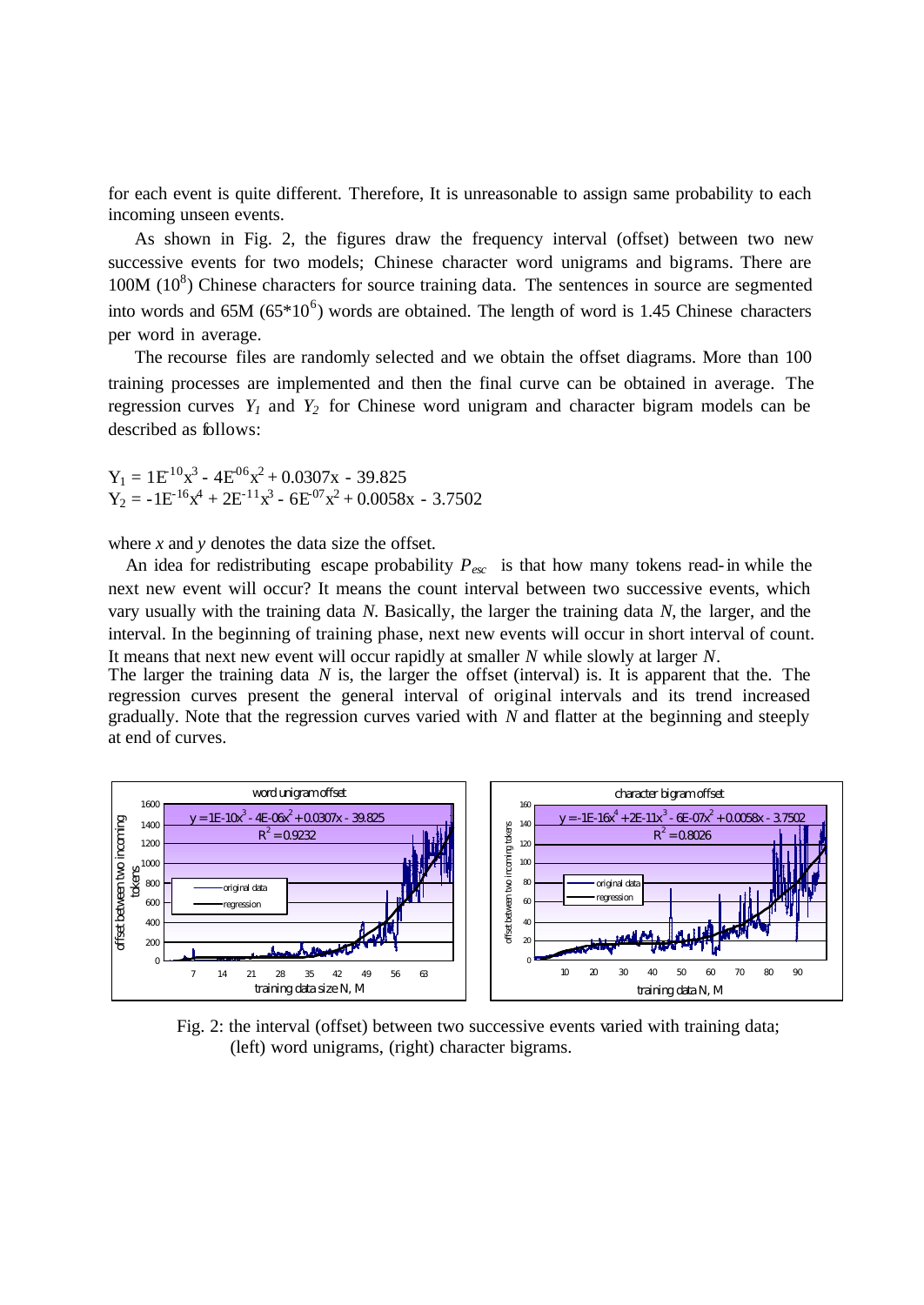## **3.2 Redistributing Process for Unseen Events**

As described above, the regression curves from seen events can be used to demonstrate the interval of unseen events. Based on the curves derived from the seen events occurrence, we can furthermore derive the behaviors for estimating the probability assigning to the next incoming unseen event. Note that all the probability for seen and unseen events should be unity; which must satisfy the basic statistical condition.

Supposed that the interval yon training data  $N_i$ , the distribution for all unseen events can be as follows:

(6)

$$
d_i = \frac{\frac{1}{y_i}}{\sum_{j=1}^U \frac{1}{y_j}},
$$

where y denotes the interval on location  $i$  in Fig. 2 and  $U$  denotes the types of unseen events.  $1/y_i$ can be regared as the derivatives at  $y_i$  and as the probability for unseen events.

The smoothed probability assigning to an unseen event 
$$
U_i
$$
 is:  
\n
$$
p_i = P_{esc} * d_i \tag{7}
$$

Referring to Eqs (6) and (7), the total smoothed probability for all unseen events is  $P_{\text{exc}}$ . The probability for all seen and unseen events are summed as unity.

## **4. Evaluation**

Our proposed method will be evaluated on the well-known and popular smoothing Good-Turing technique. The cut-off value for word count is usually used to improve the technique. Based on the empirical results, we can obtain best cut-off value on various training data *N*.

#### **4.1 Basic Idea of Good-Turing Method**

Good-Turing method is a well-known and effective smoothing technique, which was first described by I. J. Good and A. M. Turing in 1953 [7] and used to decipher the German Enigma code during World War II. Some previous works are in  $\mu$  and  $\mu$ . Notation  $n_c$  denotes the number of *n*-grams with exactly *c* count in the corpus. For example, *n0* represent that the number of *n*-grams with zero count and  $n<sub>l</sub>$  means the number of *n*-grams which exactly occur once in training data.

The redistributed count  $c^*$  for *Good-Turing* smoothing will be presented in term of  $n_c$ ,  $n_{c+1}$ and *c* as follows:

$$
c^* = (c+1)\frac{n_{c+1}}{n_c} \tag{8}
$$

## **4.2 Best Cut-off Value in Good-Turing Smoothing Method**

In the most previous works of smoothing methods, they discussed the situation the possible event types *B* were much larger than the training data *N*  $(N/B \ll 1)$ , such as words trigram models in English text or character trigrams in Mandarin. However, the situation  $N/B \gg 1$  or  $N/B \approx 1$ should be considered in certain applications. For instance, the event types *B* for Chinese character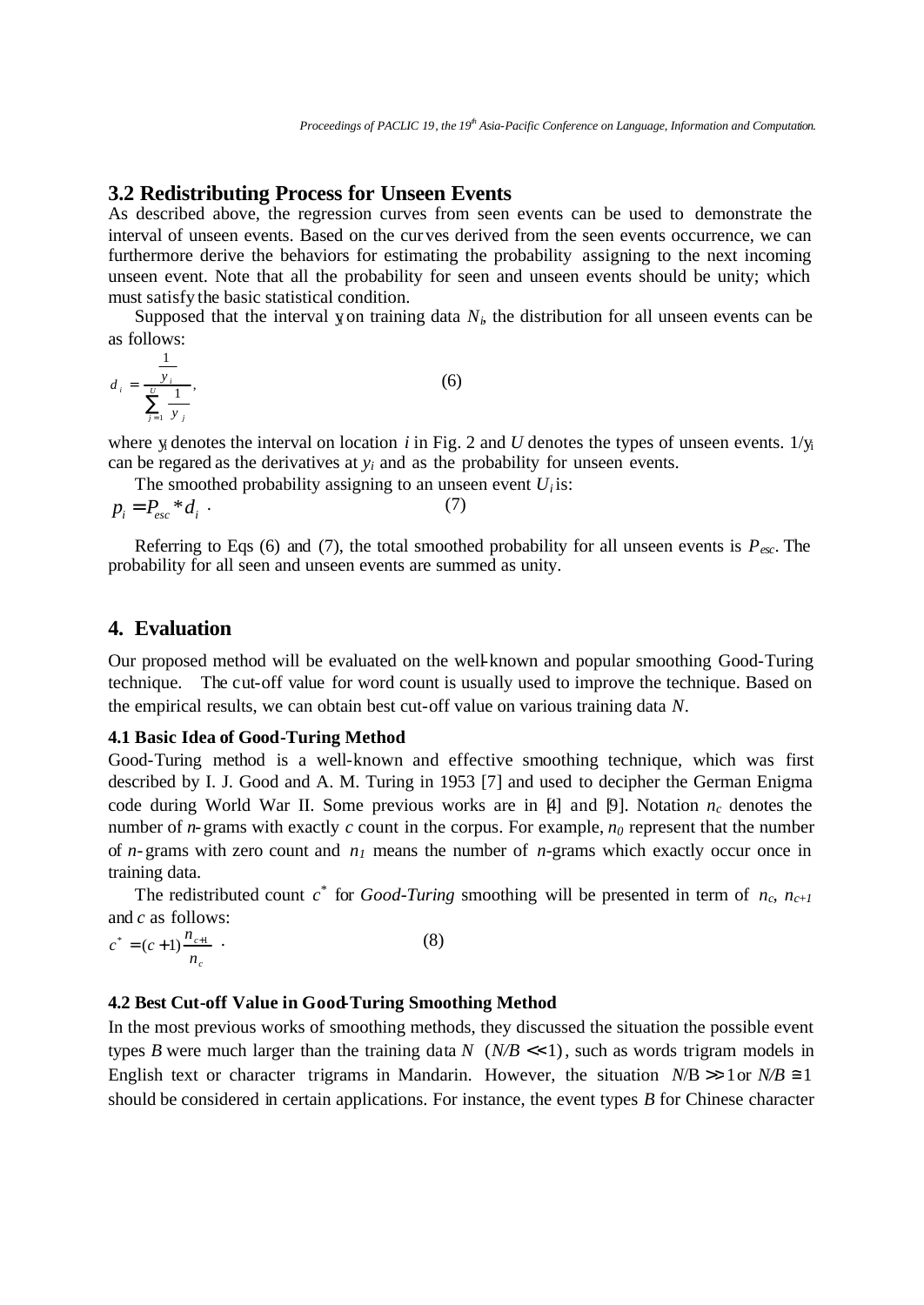bigram is close to  $1.69*10^8$  while the training data size N, in general, is usually less than  $1*10^8$ . In such case, the ratio of *N*/*B* is close to 1.

The cut-off value *c<sup>o</sup>* for event count is used to improve the Good-Turing Smoothing, as shown in previous section. The best *co* on various training data *N* should be analyzed to obtain better improvement, shown in next section.

#### **4.3 Data Sets and Empirical Models**

 In the following experiments, two text sources are collected from the news texts and Academic balanced corpus (ASBC); the former and the later contain 100M and 10M Mandarin characters, respectively. We construct two models to evaluate the cross entropy CE of the technique to improve smoothing process; word unigrams model (word length is 1.45 characters in average) and Chinese character bigrams. The cross entropy is calculated on various data size *N* in our experiments.

 Comparing uniform with non-uniform redistribution probability for unseen events, Fig. 3 and Fig. 4 display the cross entropy (CE), unseen event rates and improvements of different cut-off *c<sup>o</sup>* on various *N* for word unigram and character bigram models, respectively. The best cut-off *c<sup>o</sup>* can be found on various *N* for both models. For the word unigrams model, it is apparent that the best CE improvement reaches near 1.8% at *N*=0.5M, and the effectiveness decreases while the *N* is larger, as shown in Fig. 3. For bigram model, the best CE improvement reaches near 14.3% at *N*=1M, and the effectiveness decreases while the *N* is larger, as shown in Fig. 4.

Both models reach lower CE while the cut-off and non-uniform redistribution technique are exploited. It can improve better, especially on higher unseen event rate.



Figure 3: the cross entropy, unseen event rates and improvements on different cut-off *c<sup>o</sup>* on various *N* for word unigram model.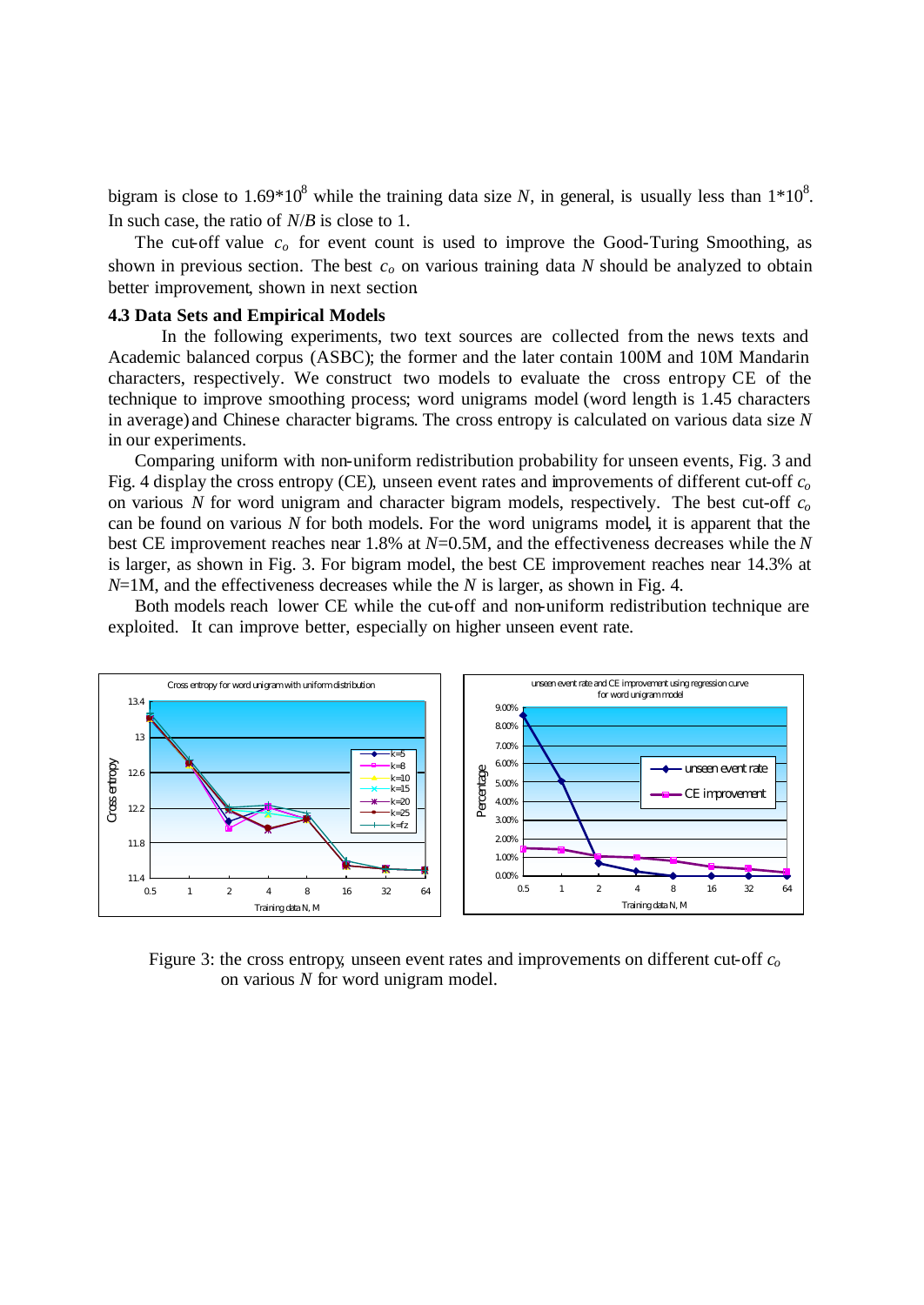

Figure 4: the cross entropy, unseen event rates and improvements on different cut-off *c<sup>o</sup>* on various *N* for character bigram model.

# **5. Conclusions**

In the paper, we have proposed an effective technique, based on the non-uniform redistribution probability for novel events, to improve the redistribution process in smoothing method of language models. The smoothing method is used to resolve the zero count problems in traditional language models. The cut-off  $c<sub>o</sub>$  for event count is used to improve the zero  $n<sub>c</sub>$  issue of Good-Turing Smoothing.

Based on the probabilistic behavior of seen events, the redistribution process exploited by our technique is non-uniform. The improvements discussed in the paper are apparent and effective on Good-Turing smoothing methods.

Empirical results are demonstrated and analyzed for two language models to evaluate the proposed technique methods discussed in the paper; Chinese word unigrams, character bigram model. The cross entropy can be reduced in these two models.

Both models reach lower CE for various cut-off *co* on different training data *N* and non-uniform redistribution probability are used. Two methods can improve better, especially on higher unseen event rate. In other word, we can improve especially the CE for application with small training data *N.* The best CE improvement reaches 1.8% and 14.3% for word unigrams and character bigram models.

#### **Reference**

- [1] Brown P. F., Pietra V. J., deSouza P. V., Lai J. C., and Mercer R. L., 1992, Class-Based n-gram Models of Natural Language, Computational Linguistics, 18, pp. 467-479.
- [2] Brown P. F., Pietra V. J., Jphn Cocke, Stphen A. DellaPietra, Vencent J. DellaPietra, Frederick Jelinek, John D. Laffery, Robert L.Mercer, and Paul S. Roossin, 1990, A Statistical Approach to Machine Translation, Computational Linguistics, 16(2), pp. 79-85.
- [3] Chen Stanley F. and Goodman Joshua, 1999, An Empirical study of smoothing Techniques for Language Modeling, Computer Speech and Language, Vol. 13, pp. 359-394.